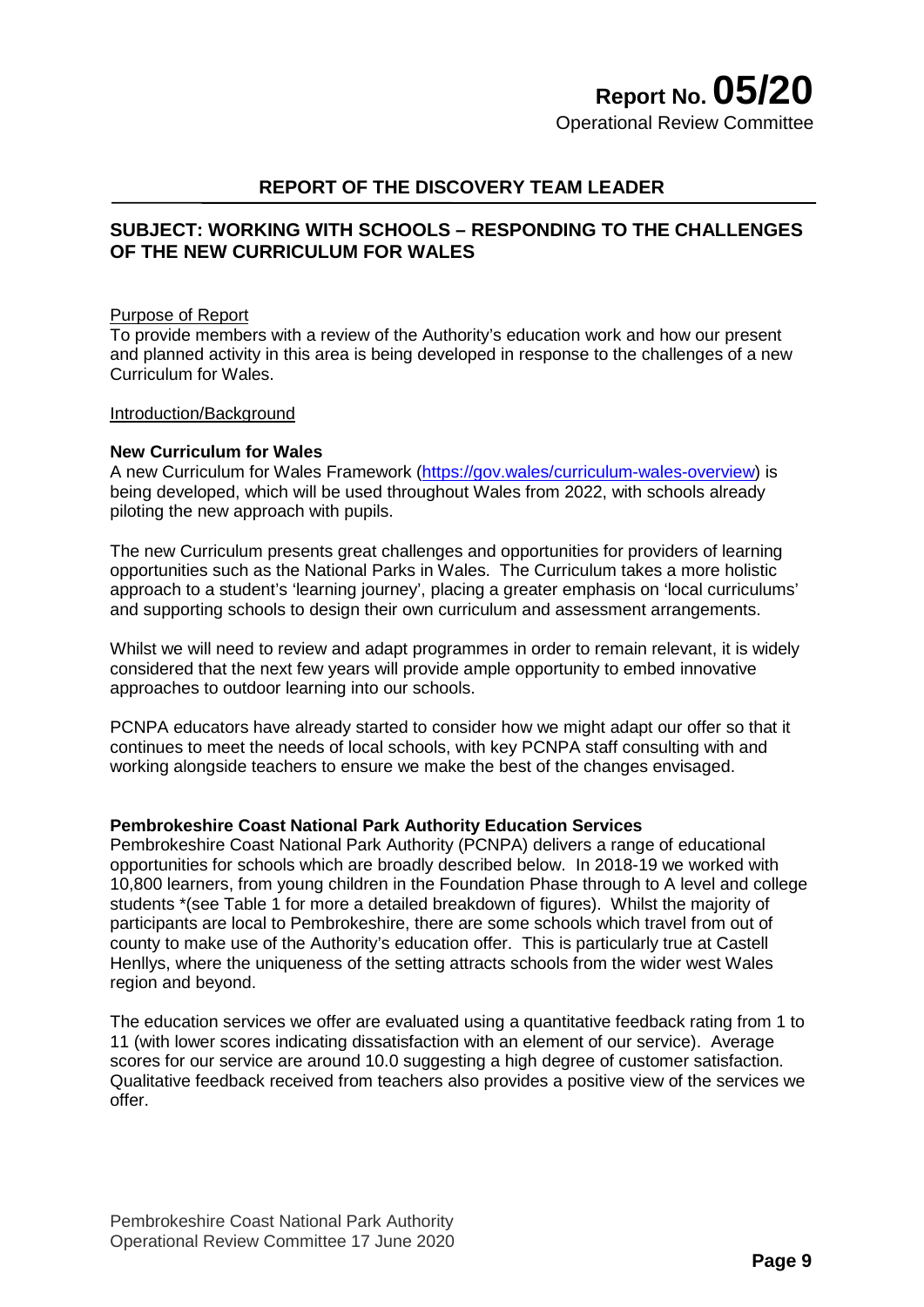# **The National Park Authority's Education Services can broadly be divided into 4 areas:**

- The 'charged for' programme of activity delivered at numerous locations in and around the National Park, which offers Curriculum linked activity over a range of subject areas. This programme is managed by the Llanion Park based Discovery team, and delivered by both Area Rangers and Discover Team officers
- ii. The 'charged for' programme of activity delivered at National Park Centres (primarily Castell Henllys and Carew Castle, with a smaller amount of work undertaken at Oriel y Parc). Activities are cross-curricular in nature, but predominantly focus on the historical interest of the two sites. The programmes are managed and delivered by each of the centre based teams.
- iii. Activities for school aged children linked to community engagement and social inclusion objectives of the Authority. Sessions are delivered by Area Rangers and to a lesser extent the Discovery Rangers and National Park Centres, the majority are delivered without a charge.
- iv. Project and partnership activity involving schools. Activities provided with specific objectives, often linked to external funding/sponsorship. Present examples include Roots/Gwrieddiau (a food and environment project) supported by South Hook LNG and ongoing sponsorship from Forest Holidays (NPUK) for a range of education initiatives.

## **Pembrokeshire Outdoor Schools**

The National Park Authority plays host to the Pembrokeshire Outdoor Schools initiative's project officer.

Pembrokeshire Outdoor Schools [\(http://pembrokeshireoutdoorschools.co.uk/\)](http://pembrokeshireoutdoorschools.co.uk/) was established in 2010 as a collaboration between the Professional Learning Community in Pembrokeshire (including headteachers, teachers and local authority advisers) and key strategic partners including Darwin Science, Sports Pembrokeshire and Pembrokeshire Coast National Park Authority. The initiative aims to promote the use of the outdoors across the National Curriculum for young learners in Pembrokeshire.

A full-time project officer, supported with funding secured by PCNPA (Welsh Government additional funding and Postcode Lottery grant), works with the Outdoor Schools partnership and engages with educators across the County, working collaboratively to design and deliver a range of curriculum linked outdoor learning.

## **Comparisons**

In comparison with other National Parks in the UK beneficiary numbers are high for PCNPA's education programme, this may, at least in part be due to the range of services offered; from centre based to outreach (across the National Park) and from 'free to access' to 'charged for'.

There are a number of other providers locally, including:

- The National Trust (Stackpole Centre in particular)
- The Wildlife Trust (at Cilgerran Wildlife Centre)
- Darwin Science
- Field Studies Council (Dale and Orielton) [largely out of county users]
- Valero Field Centre Pwllcrochan
- Outdoor Schools (partnership of which we are a lead partner)
- Outdoor Activity Providers

Pembrokeshire Coast National Park Authority Operational Review Committee 17 June 2020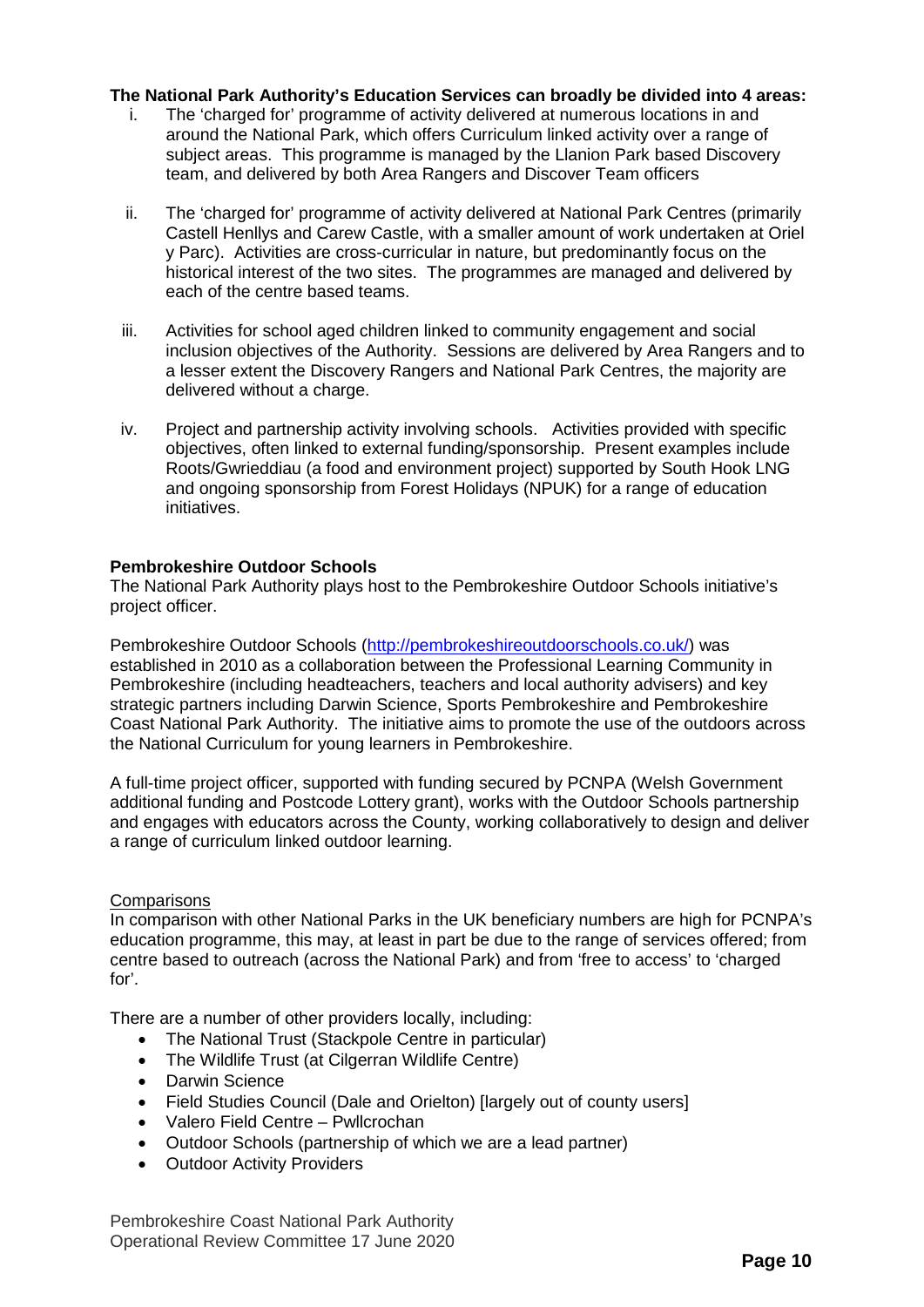The services offered by the above don't necessarily complete with our own offer and in many cases are complimentary. The mix of heritage education (at Castell Henllys and Carew Castle) and a flexible offer available at a range of locations across the National Park delivered by our ranger teams provide a unique service with broad and varied content for learners.

The development of the Pembrokeshire Outdoor Schools partnership in recent years, with the profile it has achieved amongst educationalists both locally and further afield suggests that there is value in a more collaborative approach to delivering education services.

The emerging new National Curriculum for Wales arguably presents greater opportunities to engage educators (and learners) in assets such as the National Park, particularly given the number of links to the 'whole school curriculum' at all levels and the renewed focus on locality indicated by the curriculum guidance to date.

## Financial considerations

In 2018/19 PCNPA education services had a collective income of around £27k (see Table 1 below). However, the cost of delivering the service across the Authority was £51,965 (this excludes additional overheads, equipment and materials). In general terms outdoor and environmental education services offered by most practitioners rarely yield significant income streams and most commonly become subsidised services.

## Risk considerations

The education work we deliver is dependent upon core funding, other than project based activity outlined earlier in the paper. Whilst some income is derived from education activity it is small compared to costs and so where priority is given to income generation the Authority's work with schools might suffer as a consequence.

Demand for the services we offer seems unlikely to diminish greatly in the coming years, particularly if the emphasis of the new Welsh Curriculum encourages thematic and crosscurricular learning which could play to the strengths of a strong offer from the education team(s). However, there will be a need to ensure that our offer fits the requirements of the curriculum in order to remain an attractive option for educators.

Additional challenges for the service largely relate to our customer base. The rising cost of transport (coach travel) for schools is a known limiting factor for schools planning educational visit and this seems likely to continue to be the case. Developing the market for our work represents a challenge, with 'hard to reach' schools and teachers requiring more targeted work in terms of their engagement with outdoor learning.

# **Compliance**

The Authority's education services are linked to the requirements of the Welsh National Curriculum and support the role required of public bodies by the Wellbeing of Future Generations Act. The services comply with the Welsh Language Standards (2016) and we are able to offer at least part of our programme in the medium of Welsh. The Authority's education services could be more clearly aligned to corporate objectives, although recent reviews have started to address this, for example in working alongside PCNPA planners to develop new learning resources.

## Human Rights/Equality issues

Our Education services address key equality issues in terms of access to the natural heritage of Wales and contributed to the Pembrokeshire Coast National Park Authority's own Equality Plan.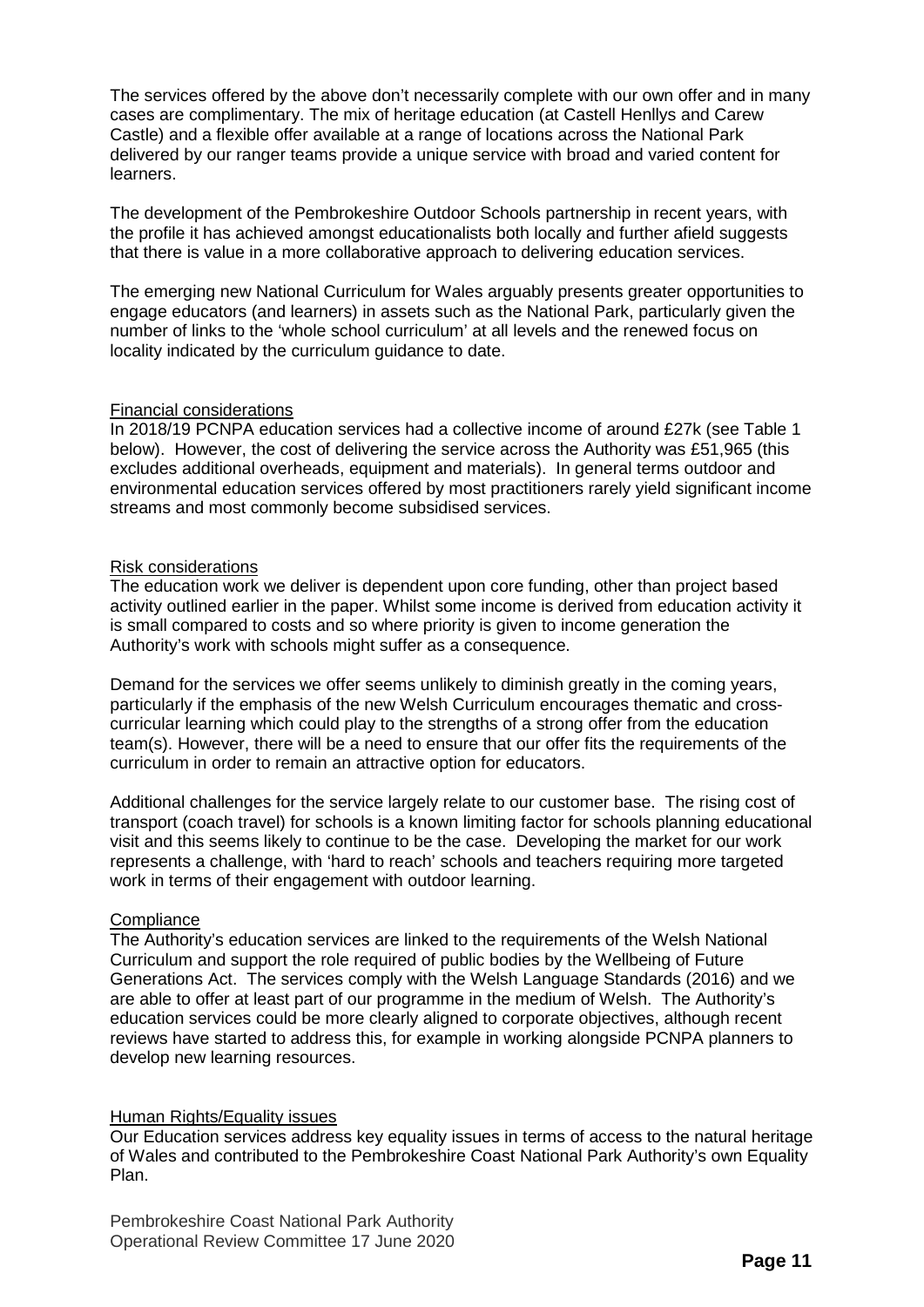## Biodiversity implications/Sustainability appraisal

Our education services have no discernible negative impact on biodiversity in the National Park. The content of educational programmes contributes to increased awareness of biodiversity in Pembrokeshire (amongst new audiences) and involves participants in positive actions which support biodiversity.

## Welsh Language statement

Our Education programmes provide a platform to engage with a range of groups and communities in the medium of Welsh.

## Recommendation

Receive the report and note for future consideration.

*Author: Graham Peake, Discovery Team Leader (For further information email: grahamp@pembrokeshirecoast.org.uk)*